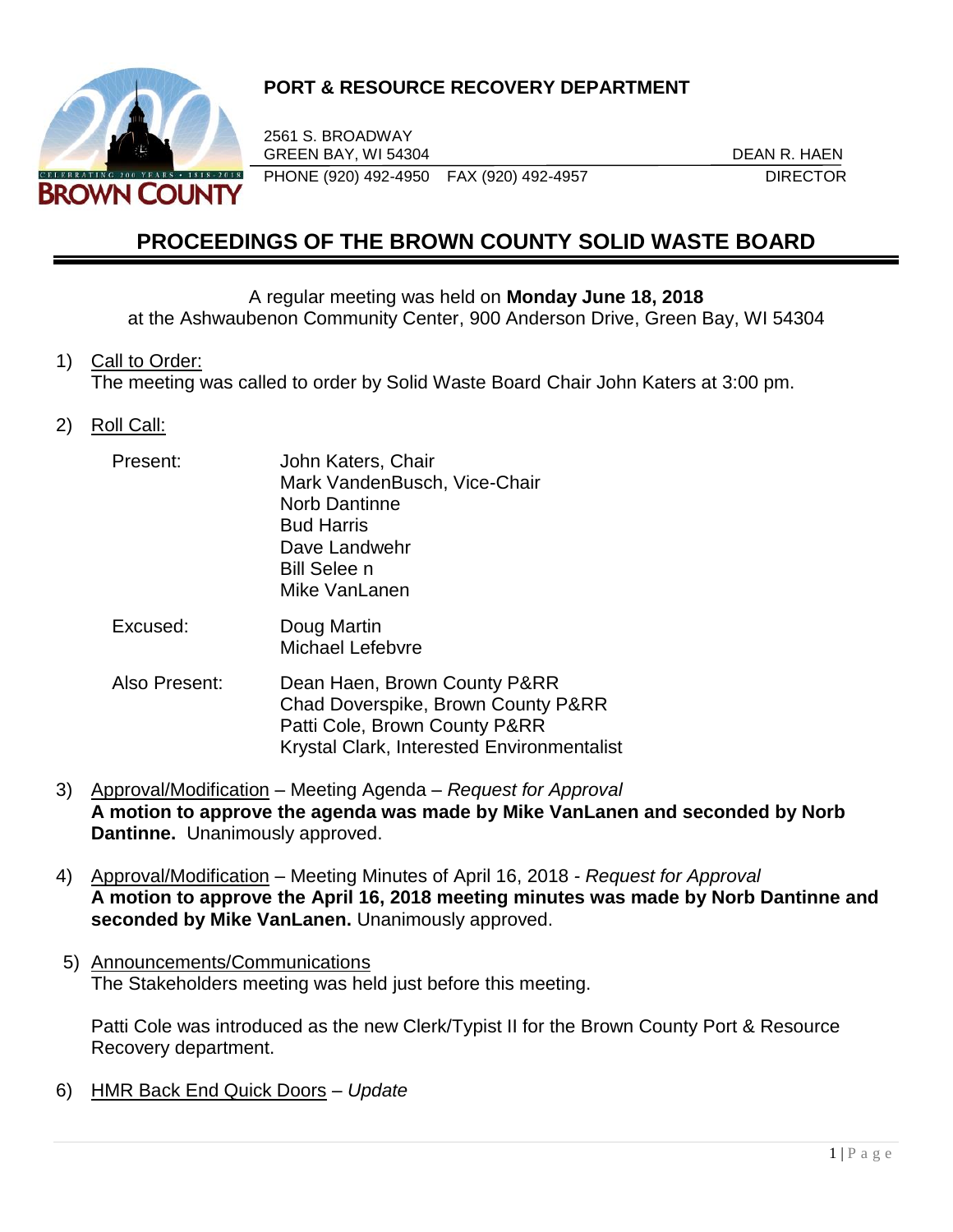Chad Doverspike shared his research about new quick doors for the Hazardous Material Recovery building. The department is considering several options including getting new doors similar to the ones at Outagamie County; getting new doors with a higher R-value; or repairing the old doors but getting a new operator mechanism. He is getting price quotes and will do more research on the features available.

## 7) HMR Collection Hours – *Update*

The Hazardous Material Recovery Facility is piloting a program to be open on Tuesdays through August 28 in an effort to relieve some of the traffic on Thursdays. Signs have been posted on the doors, the new hours have been posted on the website, and business cards have been updated with the new hours. The department will contact municipalities in Brown County and ask them to link their website to the Resource Recovery website with a note about the Tuesday hours.

#### 8) Solid Waste Transfer Station Compactor – *Update*

Mr. Doverspike reported that the new compactor has been installed at the Transfer Station, but there is an issue with the hook not overlapping properly. The compactor manufacturer company will be here in the next two weeks to install the proper hook.

#### 9) South Landfill Plan of Operation – *Update*

The DNR has replied with their concurrence on the wetlands delineation.

Using the layout that Foth has designed, Phase I is proceeding with the excavation of excess clay, and establishing a baseline for water quality.

#### 10) BOW Recycling Contracts – Update

The BOW is reviewing contracts with ADS, Harters and Vans to receive recyclable material.

#### 11) BOW Planning Effort - *Update*

Now that we have determined the value of savings and avoided costs due to the Tri-County partnership, we can look at options to continue through 2054.

#### 12) BOW Labor Services – *Update*

The BOW MRF has a new labor contractor, Leadpoint, providing staff and training for the Tri-County Recycling Facility. Now that we know the labor rate, we can determine the cost of the facility and processing, and we can calculate the revenue shares for each county. Although Leadpoint costs more, they have made operational changes to the sorting system and hired better pickers, resulting in a reduction of the residue rate from 8% to 6% while increasing bale quality.

#### *13)* TS Second Scale and Credit Card Payment Options – *Update*

To reduce the truck traffic and provide quicker turnaround, Mr. Doverspike is researching options for a second scale at the Waste Transfer Station. Ideally both scales should have the same features: camera, microphone, speaker, RFID Reader to identify the Hauler and Route Number. The scale itself and installation have been budgeted for this year, but probably won't happen until 2019.

To provide automated pay by credit card and a tape receipt at the scale, Mark Walter and Mr. Doverspike are researching options for a kiosk (similar to an ATM) integrated to software like Outagamie's.